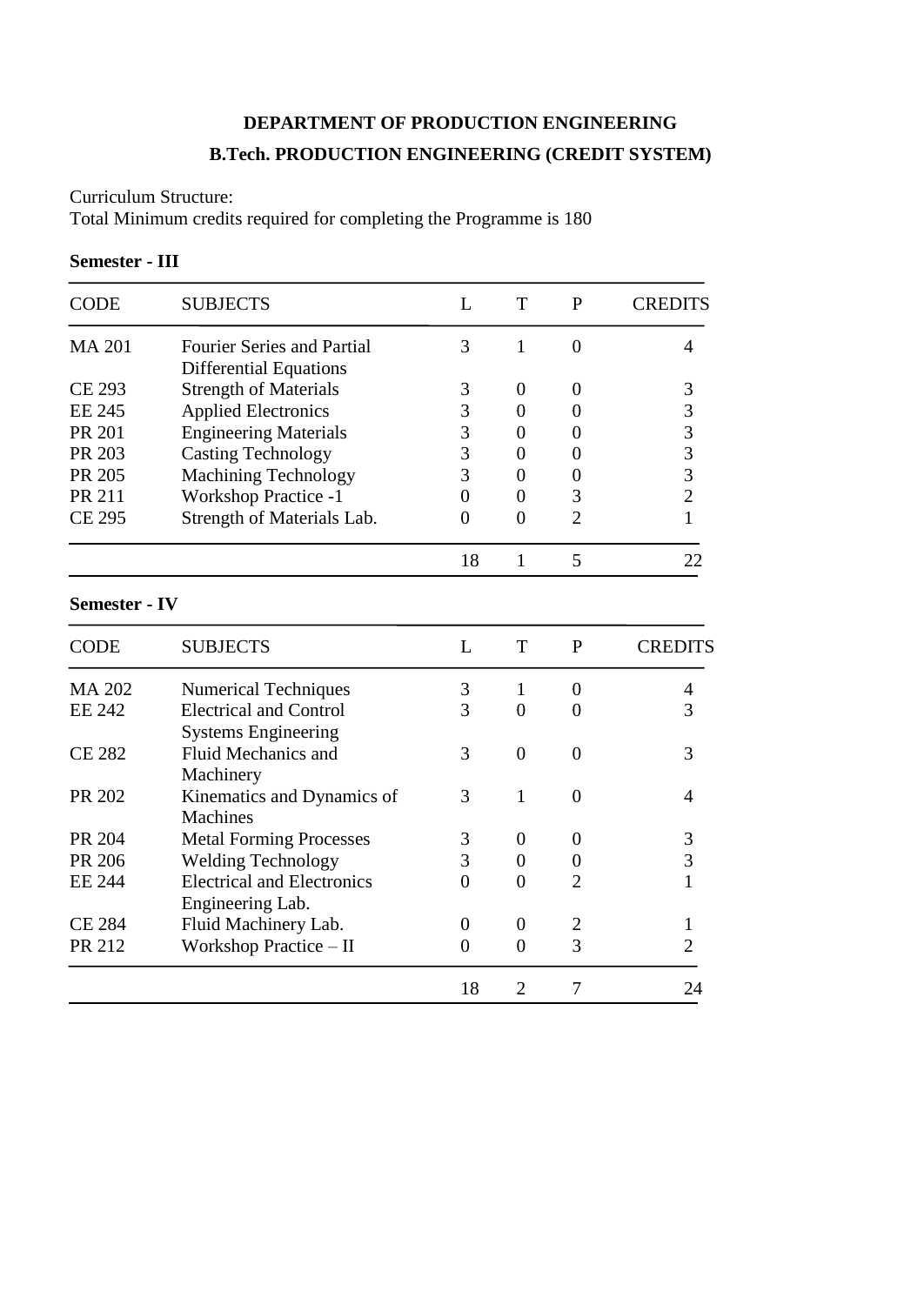## **Semester - V**

| <b>SUBJECTS</b>                                   | L                                                         |          | P                           | CREDITS |
|---------------------------------------------------|-----------------------------------------------------------|----------|-----------------------------|---------|
|                                                   |                                                           |          |                             |         |
| <b>Applied Statistics</b>                         | 3                                                         | $\theta$ | $\theta$                    | 3       |
| Metrology and Quality<br>Assurance                | 3                                                         | 0        | 0                           | 3       |
| Design of Machine Elements                        | 3                                                         | $\theta$ | 0                           | 3       |
| Non Traditional Manufacturing<br><b>Processes</b> | 3                                                         | $\Omega$ | 0                           | 3       |
| Design for Manufacturing and                      | 3                                                         | 0        | 0                           | 3       |
|                                                   | 3                                                         | $\theta$ |                             |         |
|                                                   |                                                           |          | 3                           |         |
| Thermal Engineering Lab.<br>and Metrology Lab.    | 0                                                         | 0        | $\mathcal{D}_{\mathcal{A}}$ |         |
|                                                   | 19                                                        | 0        | 5                           |         |
|                                                   | Assembly<br>Thermal Engineering<br><b>Machine Drawing</b> |          |                             |         |

#### **Semester - VI**

| CODE   | <b>SUBJECTS</b>                                       |    | T                           | P                 | CREDITS |
|--------|-------------------------------------------------------|----|-----------------------------|-------------------|---------|
| PR 302 | <b>Resource Management</b><br>Techniques              | 3  |                             | $\Omega$          |         |
| PR 304 | <b>Computer Graphics and CAD</b>                      | 3  | 0                           |                   | 3       |
| PR 306 | Design of Production Tooling                          | 3  |                             |                   |         |
| PR 308 | Reliability, Maintenance<br>and Safety Engineering    | 3  | 0                           | $\mathbf{\Omega}$ | 3       |
| PR 310 | <b>CNC</b> Machines                                   | 3  | $\boldsymbol{0}$            | 0                 | 3       |
|        | $Electric - I$                                        | 3  | 0                           | 0                 | 3       |
| PR 312 | Computer aided Drafting<br><b>And Cost Estimation</b> |    | $\overline{0}$              | 3                 |         |
| PR 314 | CNC Laboratory.                                       | 0  | 0                           | 3                 |         |
| PR 316 | <b>Production Process lab</b>                         | 0  | 0                           | 3                 |         |
|        |                                                       | 19 | $\mathcal{D}_{\mathcal{L}}$ | 9                 | 26      |
|        |                                                       |    |                             |                   |         |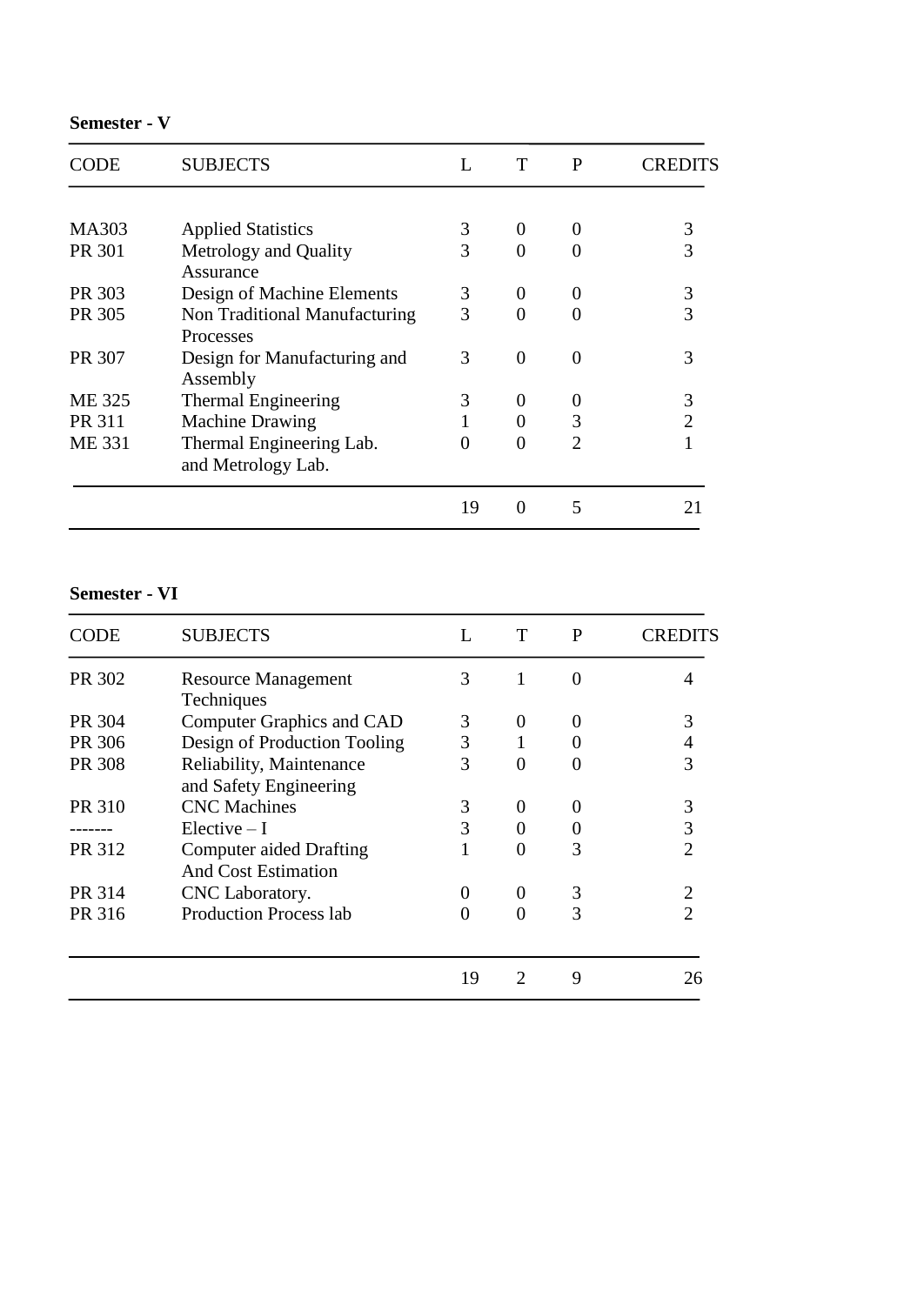## **Semester -VII**

| CODE           | <b>SUBJECTS</b>             | L  | T        | P | <b>CREDITS</b> |
|----------------|-----------------------------|----|----------|---|----------------|
|                |                             |    |          |   |                |
| HM401          | Industrial Economics        | 3  | $\Omega$ |   | 3              |
| <b>\PR 401</b> | <b>Manufacturing System</b> | 3  | 0        | 0 | 3              |
|                | Simulation                  |    |          |   |                |
| PR 403         | Machine Tool Control and    | 3  | 0        | 0 | 3              |
|                | <b>Mechatronics</b>         |    |          |   |                |
|                | $Elective - II$             | 3  | 0        | 0 | 3              |
|                | Elective -III               | 3  | 0        | 0 | 3              |
| PR 411         | Mechatronics Lab. and       | 0  | 0        | 4 |                |
|                | <b>Manufacturing System</b> |    |          |   |                |
|                | Simulation Lab.             |    |          |   |                |
| PR 413         | Colloquium                  | 0  | $\theta$ | 2 |                |
| PR 447         | Comprehensive Evaluation    |    | 3        |   | 3              |
|                |                             | 15 | 3        | 6 |                |

#### **Semester –VIII**

| <b>CODE</b> | <b>SUBJECTS</b>                              |    |          | P                 | OREI |
|-------------|----------------------------------------------|----|----------|-------------------|------|
| PR 402      | <b>Manufacturing Planning</b><br>and Control | 3  | $\Omega$ | $\Omega$          |      |
| PR 404      | Automation and CIM                           | 3  | $\Omega$ | $\mathbf{\Omega}$ | 3    |
| PR 406      | Work Design and Facilities<br>Planning       | 3  | $\Omega$ |                   | 3    |
|             | Elective - IV                                | 3  | 0        | $\mathbf{\Omega}$ |      |
|             | Elective - V                                 | 3  |          | 0                 | 3    |
| PR 498      | Project Work                                 |    |          | 12                | 6    |
|             | $\overline{\phantom{0}}$                     | 15 | $\Omega$ | 12                |      |
|             |                                              |    |          |                   |      |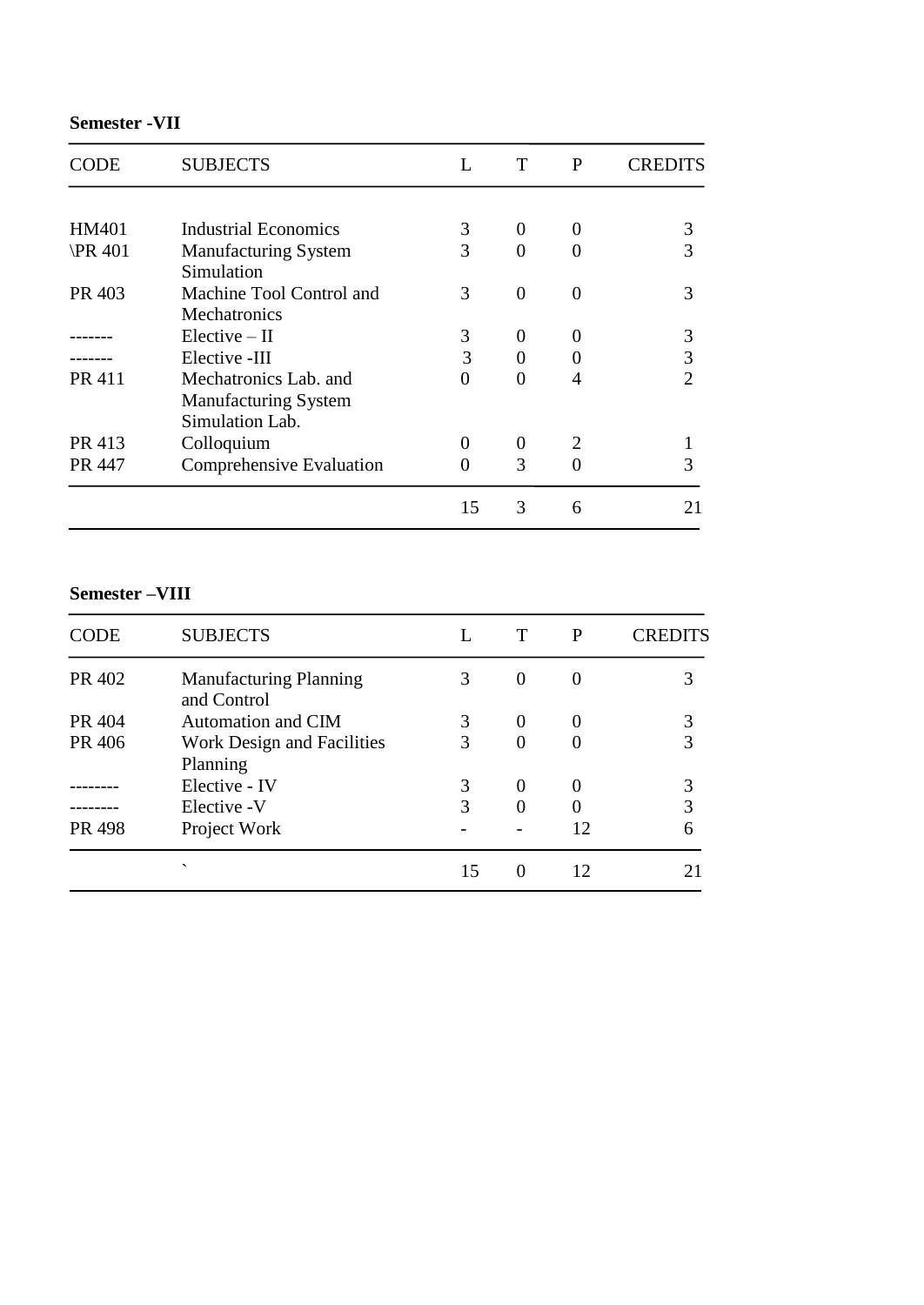**List of Electives:**

| <b>CODE</b>       | <b>SUBJECTS</b>                                         | L | T              | $\mathbf{P}$   | CREDITS |
|-------------------|---------------------------------------------------------|---|----------------|----------------|---------|
| <b>Elective I</b> |                                                         |   |                |                |         |
| PR 352            | Design and Analysis of                                  | 3 | $\theta$       | $\theta$       | 3       |
|                   | Experiments                                             |   |                |                |         |
| PR 354            | Material Handling and Storage                           | 3 | $\theta$       | $\Omega$       | 3       |
| PR 356            | Newer Trends in Manufacturing                           | 3 | $\theta$       | $\overline{0}$ | 3       |
| Elective II & III |                                                         |   |                |                |         |
| PR 451            | <b>Agile Manufacturing</b>                              | 3 | $\theta$       | 0              | 3       |
| PR 453            | <b>Finite Element Method</b>                            | 3 | $\theta$       | 0              | 3       |
| PR 455            | <b>Operations Management</b>                            | 3 | $\theta$       | 0              | 3       |
| PR 457            | Rapid prototyping, tooling                              |   |                |                |         |
|                   | And manufacture                                         | 3 | $\theta$       | 0              | 3       |
| PR 459            | <b>Supply Chain Management</b>                          | 3 | $\theta$       | 0              | 3       |
| <b>ME471</b>      | Automobile Engineering                                  | 3 | 0              | $\theta$       | 3       |
|                   | Or any other elective subject from any other department |   |                |                |         |
| Elective IV & V   |                                                         |   |                |                |         |
| PR 450            | Artificial Intelligence and                             | 3 | $\theta$       | $\theta$       | 3       |
|                   | <b>Expert Systems</b>                                   |   |                |                |         |
| PR 452            | Design and Manufacturing of                             | 3 | $\overline{0}$ | $\overline{0}$ | 3       |
|                   | <b>Composite Materials</b>                              |   |                |                |         |
| PR 454            | Machine Tool Technology                                 | 3 | $\Omega$       | $\Omega$       | 3       |
| PR 456            | Project Management                                      | 3 | $\theta$       | 0              | 3       |
| PR 458            | Value Engineering                                       | 3 | $\Omega$       | 0              | 3       |
| HM 412            | <b>Entrepreneurship Development</b>                     | 3 | 0              | $\overline{0}$ | 3       |
|                   | Or any other elective subject from any other department |   |                |                |         |

Or any other elective subject from any other department

## **List of reserve Electives:**

| CODE         | <b>SUBJECTS</b>                        |   |          | P        | CREDITS |
|--------------|----------------------------------------|---|----------|----------|---------|
| PR 461       | <b>Industrial Robotics</b>             | 3 | $\Omega$ | $\theta$ | 3       |
| PR 462       | <b>Integrated Materials Management</b> | 3 |          |          | 3       |
| PR 463       | Lean Manufacturing                     | 3 |          |          | 3       |
| PR 464       | Mechatronics                           | 3 |          |          | 3       |
| PR 465       | Manufacturing Costs and<br>Analysis    | 3 |          |          |         |
| PR 466       | Manufacturing of Polymer<br>Composites | 3 |          |          |         |
| PR 467       | <b>Plant Engineering</b>               | 3 | $\Omega$ | 0        | 3       |
| <b>ME473</b> | Refrigeration and<br>Air Conditioning  | 3 | 0        |          |         |
| MB 471       | <b>Financial Management</b>            | 3 | 0        |          |         |
| HM 352       | Corporate Communication                | 3 |          |          |         |